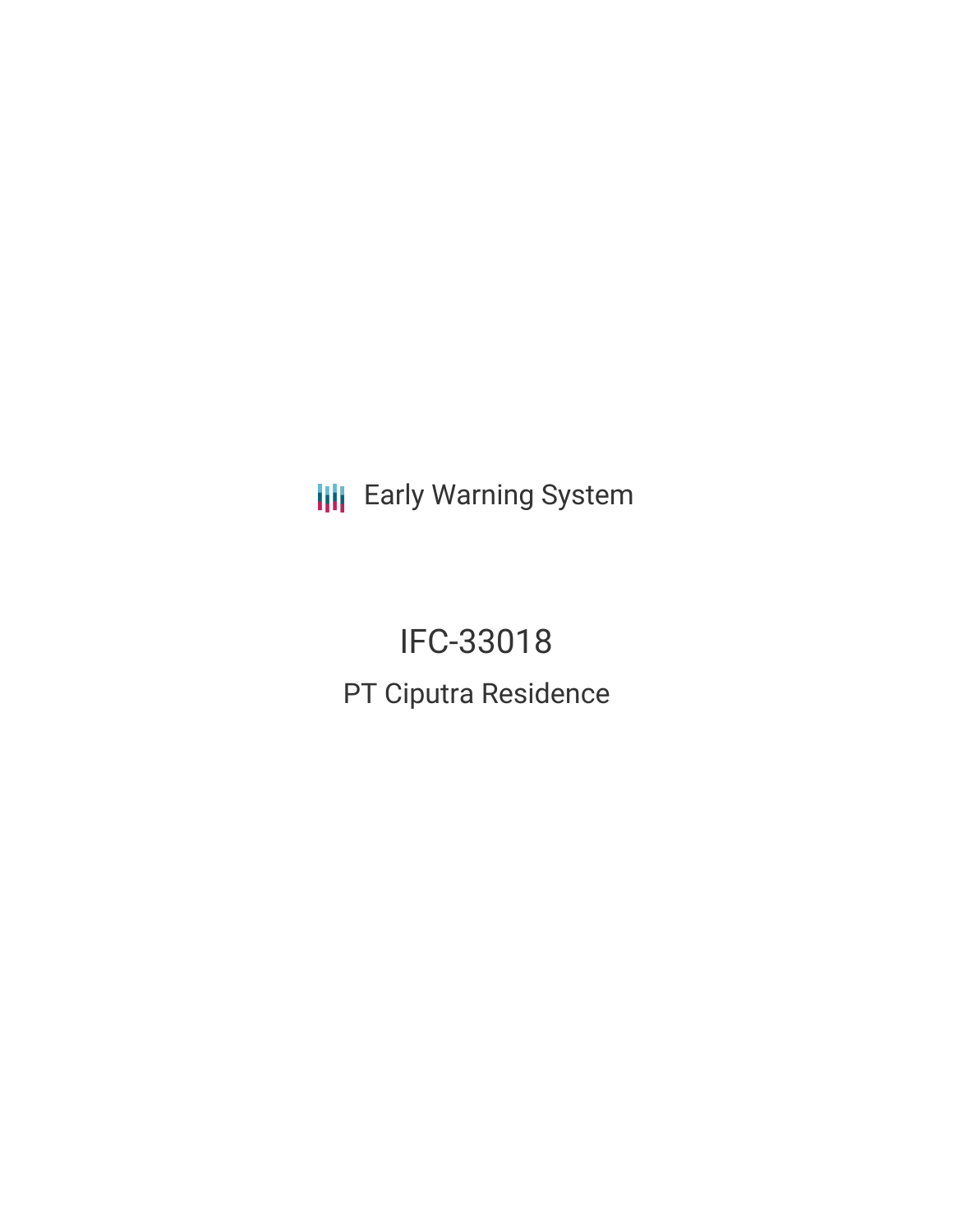# **Quick Facts**

| <b>Countries</b>               | Indonesia                               |
|--------------------------------|-----------------------------------------|
| <b>Financial Institutions</b>  | International Finance Corporation (IFC) |
| <b>Status</b>                  | Active                                  |
| <b>Bank Risk Rating</b>        | B                                       |
| <b>Voting Date</b>             | 2013-07-19                              |
| <b>Borrower</b>                | PT CIPUTRA RESIDENCE                    |
| <b>Sectors</b>                 | Construction, Finance                   |
| <b>Investment Type(s)</b>      | Guarantee                               |
| <b>Investment Amount (USD)</b> | $$25.19$ million                        |
| <b>Project Cost (USD)</b>      | \$33.00 million                         |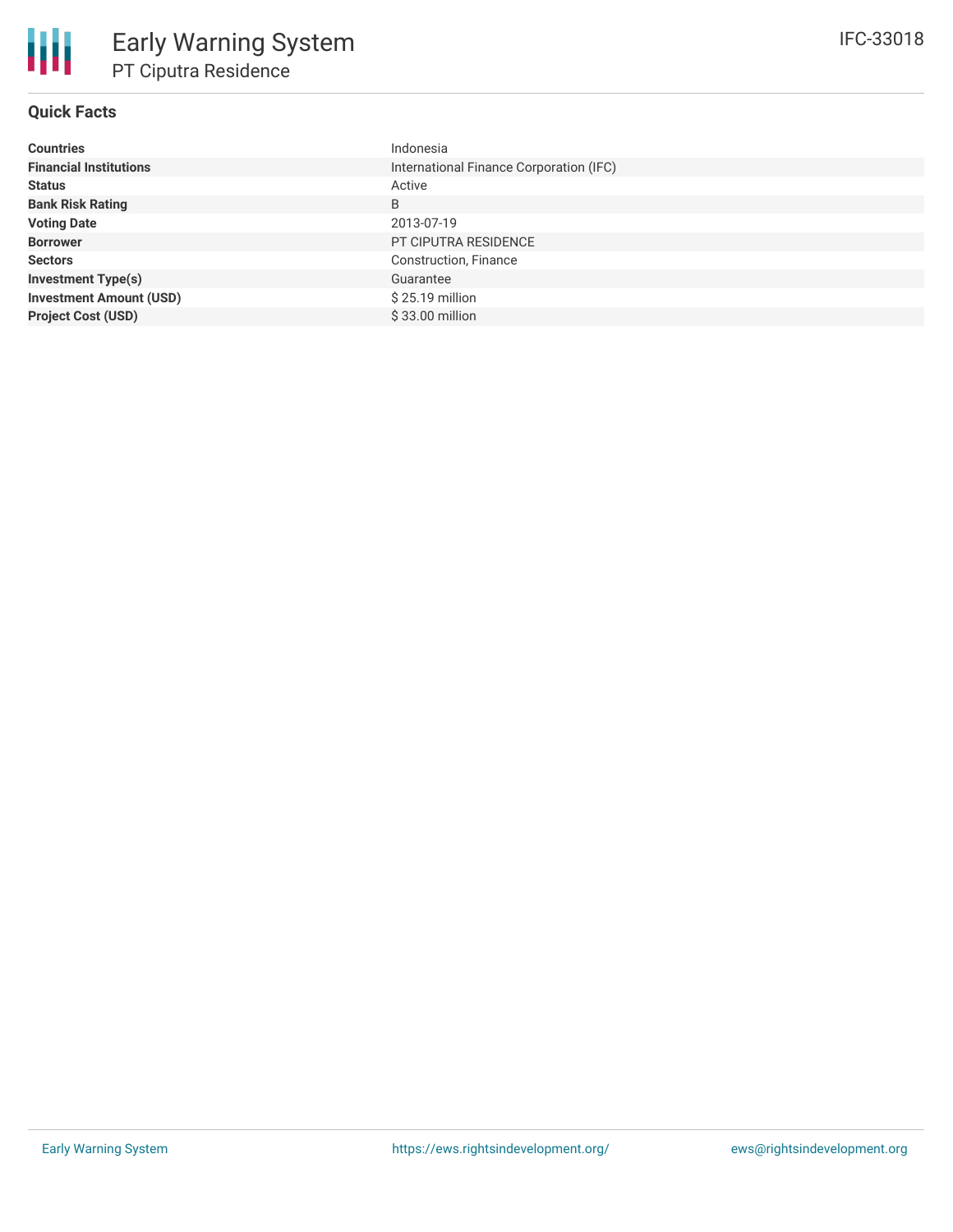# **Project Description**

Ten small-scale residential and commercial building developments of less than 150 hectares each in Java, Sumatra, and Kalimantan are expected to be supported through the PCG (the three integrated township projects and ten small-scale projects, together with the "Project"). Ciputra Residence uses local small to medium-size construction contractors, building up to 1,200 houses and shophouses per year.

The Company has two ongoing projects at advanced stages of development located in Jakarta (CitraGarden City) and Tangerang (CitraRaya). The PCG will support the development of a limited number of small scale residential and commercial properties within these developments.

**CitraGrand City Palembang:** located close to Sultan Mahmud Badaruddin II International Airport, the development is planned to provide residential accommodation for up to 5,000 families on a land area of up to 156 hectares. Construction commenced in 2007 with approximately ten percent of the area having been developed, providing houses to approximately 250 families.

**CitraRaya City Jambi:** a joint operation development of a self-contained area with residential areas, infrastructure, a retail commercial district, and recreational areas, located 12 km from the city center of Jambi and 18 km from the Sultan Thaha Airport. It is envisaged that the development will occur over a 30-year period covering a total area of 600 hectares and provide accommodation for up to 15,500 households. Initial construction commenced in late 2012.

**CitraGrand City Pekanbaru:** located 10 km north of Pekanbaru's city center, central Sumatra, covering an area of 403 hectares. The Company estimates approximately 100-150 houses to be built per year for a total of up to 1,050 homes in 7 years.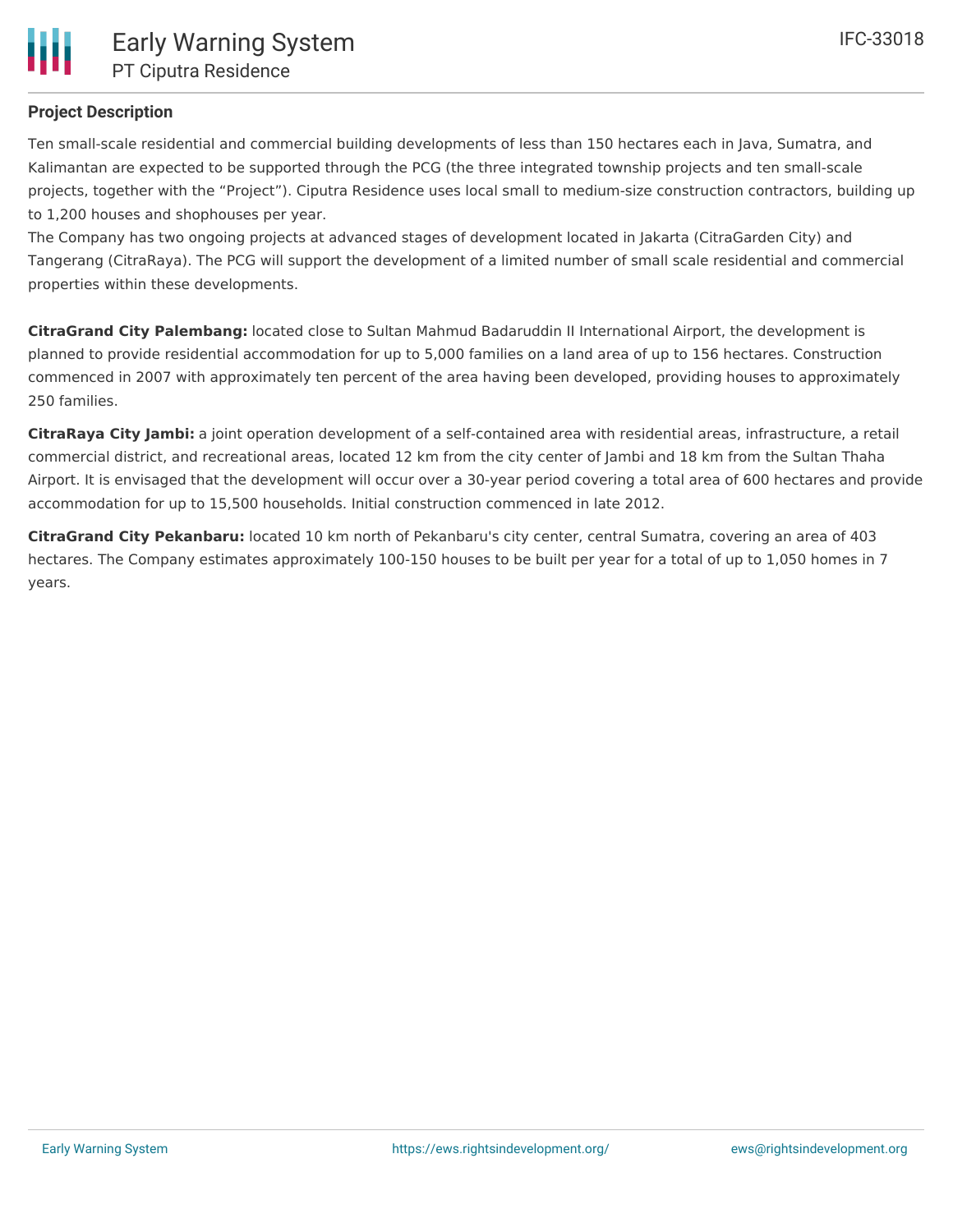## **Investment Description**

• International Finance Corporation (IFC)

CR targets to raise up to IDR500bn (US\$ 33 million) in a bond issuance and IFC proposes to provide credit enhancement through a partial credit guarantee with an expected amount of up to IDR100bn (US\$ 6.6 million).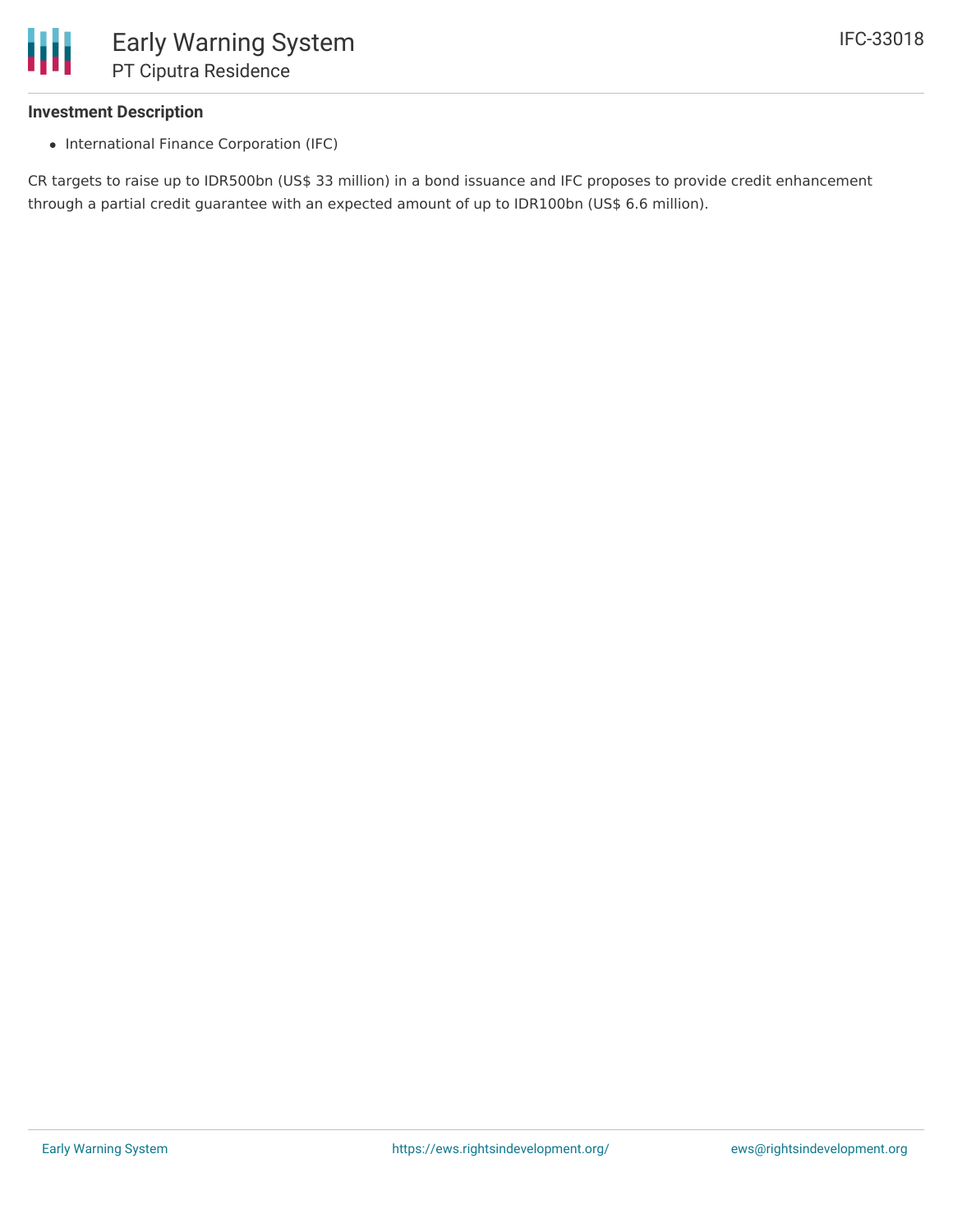## **Private Actors Description**

PT Ciputra Development Tbk is one of the largest property developers in Indonesia and is a publicly listed company on the Indonesia Stock Exchange. The company was incorporated in 1981 as a family owned business and was listed in 1994. The current shareholding structure is 61% held by the public and 39% held by Dr. Ir. Ciputra and family.

PT Ciputra Residence is headquartered in Greater Jakarta and has property development projects in Java and Sumatra. The proceeds from the bond issuance are expected to finance new and existing projects in Java, Kalimantan and Sumatra.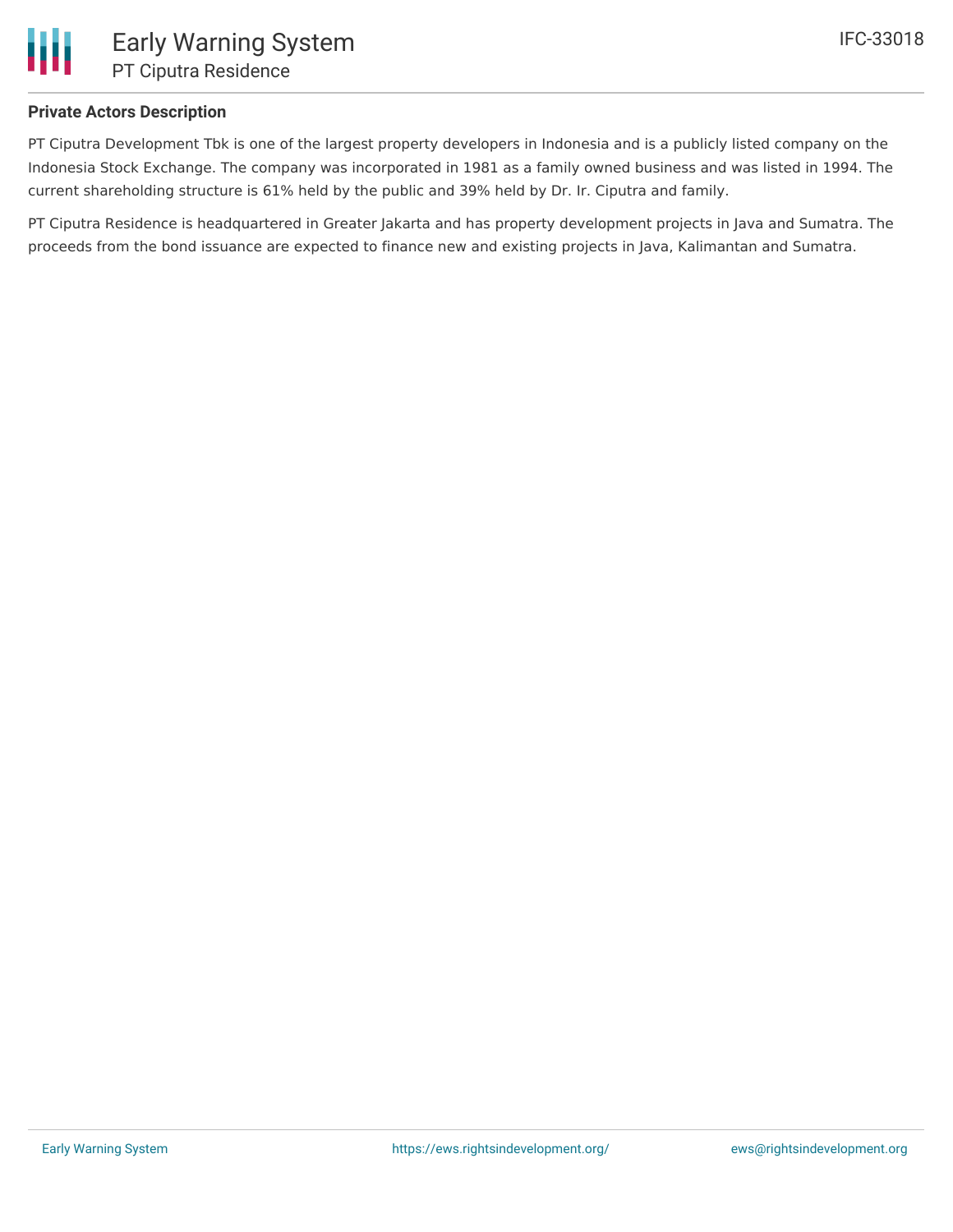

# Early Warning System PT Ciputra Residence

| <b>Private Actor 1</b> | <b>Private Actor</b><br>1 Role | <b>Private Actor</b><br>1 Sector | <b>Relation</b>          | <b>Private Actor 2</b>            | <b>Private Actor</b><br>2 Role | <b>Private Actor</b><br>2 Sector |  |
|------------------------|--------------------------------|----------------------------------|--------------------------|-----------------------------------|--------------------------------|----------------------------------|--|
|                        | $\overline{\phantom{a}}$       | $\overline{\phantom{a}}$         | $\overline{\phantom{a}}$ | <b>PT Ciputra Development Tbk</b> | Client                         | $\overline{\phantom{0}}$         |  |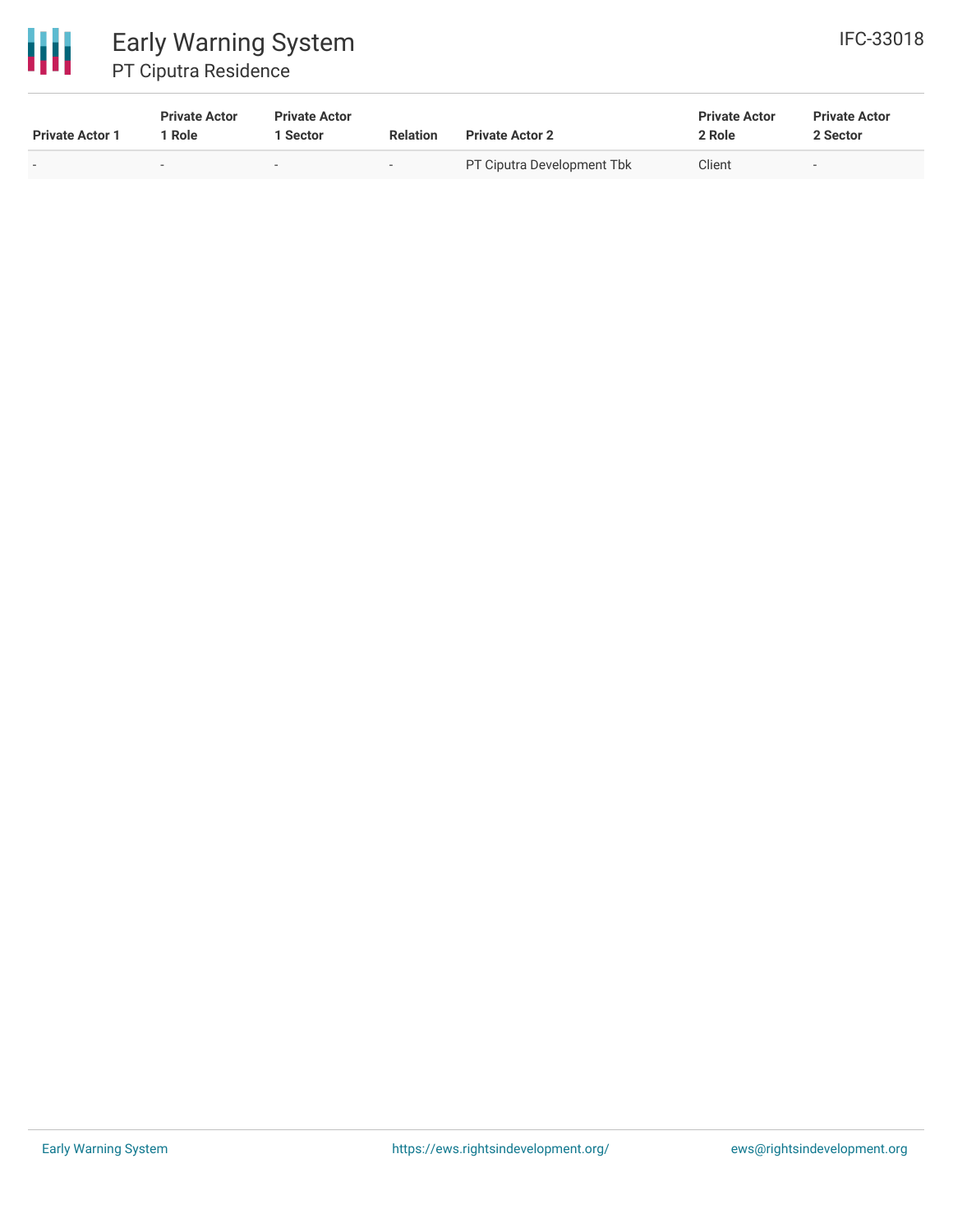#### **Contact Information**

## **1/The Project Contact**

Mr. Agussurja Widjaja, Director PT Ciputra Residence Jl. CitraRaya Boulevard Desa Cikupa Kec. Cikupa, Kab. Tangerang 15710 Jakarta 12940, Indonesia

#### **2/ The IFC Contact**

General IFC Inquiries IFC Corporate Relations 2121 Pennsylvania Avenue, NW Washington DC 20433 Telephone: 202-473-3800 Fax: 202-974-4384 E-Mail: [Webmaster](http://www1.ifc.org/wps/wcm/connect/corp_ext_content/ifc_external_corporate_site/home)

#### **3/ The Project Documentation**

Mr. Agussurja Widjaja, Director PT Ciputra Residence Jl. CitraRaya Boulevard Desa Cikupa Kec. Cikupa, Kab. Tangerang 15710 Indonesia

## ACCOUNTABILITY MECHANISM OF IFC

The Compliance Advisor Ombudsman (CAO) is the independent complaint mechanism and fact-finding body for people who believe they are likely to be, or have been, adversely affected by an IFC or MIGA- financed project. If you submit a complaint to the CAO, they may assist you in resolving a dispute with the company and/or investigate to assess whether the IFC is following its own policies and procedures for preventing harm to people or the environment. If you want to submit a complaint electronically, you can email the CAO at CAO@worldbankgroup.org. You can learn more about the CAO and how to file a complaint at http://www.cao-ombudsman.org/